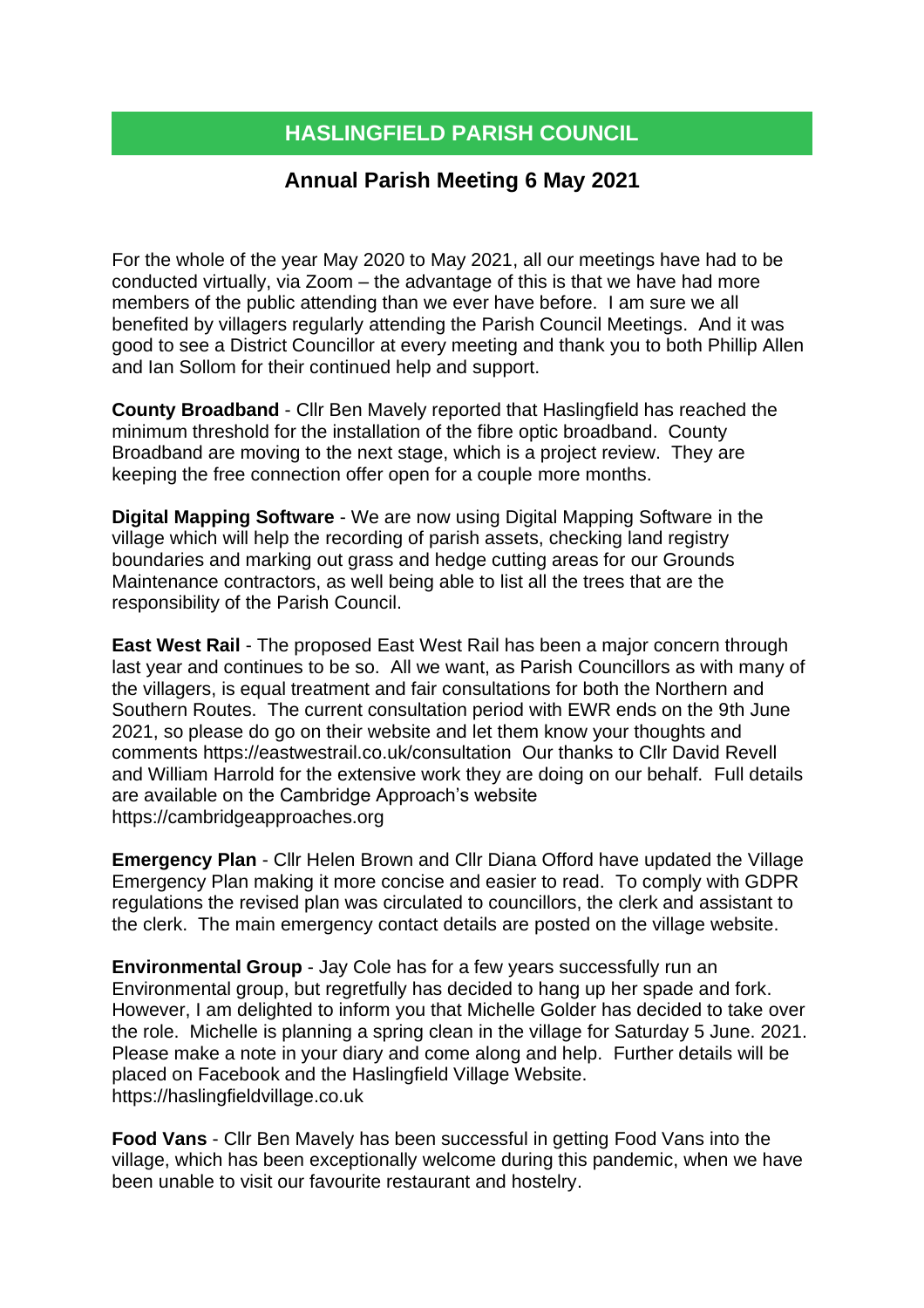**Grounds Maintenance** - Cllr Clive Blower and Cllr Andrew Gillies have totally updated the village Grounds Maintenance specification recording how often we require the grass to be cut in each area, the hedges trimmed, and the ditches cleared. We have appointed Buchans Landscaping and Grounds Maintenance again for one year and plan to go out to tender early next year for a three-year contract.

**Haslingfield Greenway** - Cllr Lucian Hatfield reported that The Greater Cambridge Partnership have approved a budget of £8m for the Haslingfield Greenway. There will be two routes. Planning and construction will take approximately four years.

**Haslingfield Support Team** - Cllr Diana Offord continued to play a major part in helping the elderly and vulnerable people within the village during the Covid19 pandemic. I know many parishioners were, and still are, very grateful for all the help given by the Haslingfield Support team and I would like to thank each and every member of the team.

**Planning Applications** - The Councillors met, virtually, 16 times this year to discuss Planning Applications. They looked at 32 applications, 27 of which were supported.

**Skatepark** - Cllr Ben Mavely will be reporting on the history and current plans for replacing the Skatepark, which is now an expensive facility to keep repairing and is past its useful life. Briefly the plan is to replace it with a concrete structure.

**Starters, Leavers and Vacancies** - I am delighted to welcome both Zoe Ratnasothy and Lise Jackson to the team. Zoe joined us last month as a Parish Councillor and Lise to assist Jacqui Cressey with her ever-increasing mountain of work. I am also sorry to announce that two of our Parish Councillors have resigned, Ron Van der Hoorn and Helen Brown. I thank them both for the valuable contribution they have made. We now have a vacancy to replace Helen, if any of you are interested in either hearing more about what's involved or just applying please contact Jacqui Cressey, the Parish Clerk on [clerk@haslingfieldparish.co.uk](mailto:clerk@haslingfieldparish.co.uk) or 01223 870269.

**Tree Wardens** - Two years ago Cllr Diana Offord and myself agreed to become Tree Wardens for the village, and it's fair to admit that neither of us have a great knowledge of trees. We commissioned an organisation to look and the health and safety of all our trees, and a report was issued, recommending what work needed doing and the urgency of the work. Both stage one and two have been completed and stage three of the programme will be planned for later this year. As previously mentioned many of our trees and hedges had been neglected for many years which has resulted in some trees having to be felled, limbs removed and extensive repollarding. Hopefully by doing this work now, it will make the trees healthier and give them a longer life. Two sweet chestnut trees have been planted in Chestnut Close and a small rota of people have very kindly organised a tree watering scheme. We are planning to plant some trees later this year, but we don't have a lot of land that is suitable and we are not in a position to plant as many as we would like. One thought, we have about 750 houses in Haslingfield, so if just 10% of the householders planted just one tree in their garden, that would mean another 75 trees for the village.